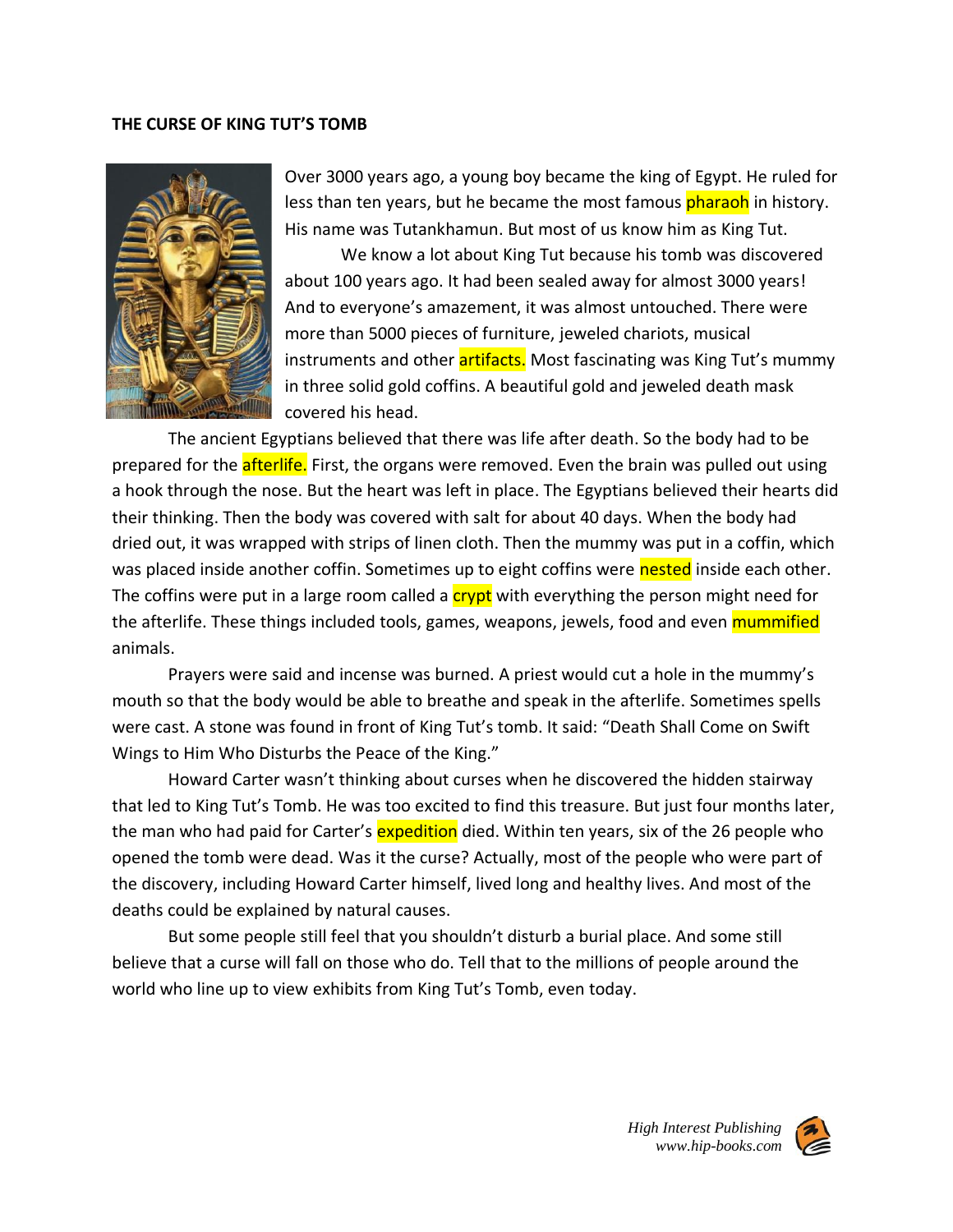# **BEFORE READING**

The name Tutankhamun is hard to spell and harder to say. That's why he's commonly known as King Tut. Do you know anything about King Tut? Reading is a lot easier when you already know something about the topic. In this passage, you will read about *Egypt, tombs* and *mummies.* Do some quick research to make sure you understand these words before you start to read.

## **DURING READING**

This passage is full of fascinating facts. You're sure to learn something new! Put a check mark in the margin beside any facts you already knew. Put a star in the margin beside any facts you learned.

## **AFTER READING**

Things to think about:

- 1. Do you think ancient burial sites like Tut's Tomb should be left alone? Or should people be able to visit them? Why do you think so?
- 2. Mummification preserves dead bodies for thousands of years. Why did the ancient Egyptians mummify their dead bodies? Why do you think we don't mummify bodies anymore?
- 3. Why is King Tut more famous than other Egyptian pharaohs?
- 4. If you are interested in learning more about King Tut, there are lots of interesting videos for kids. Check out this one from National Geographic: [Live a Day in the Life of King Tut.](https://www.youtube.com/watch?v=ULofBtBAJn4) (There might be an ad at the beginning. Just click on "Skip ads.")

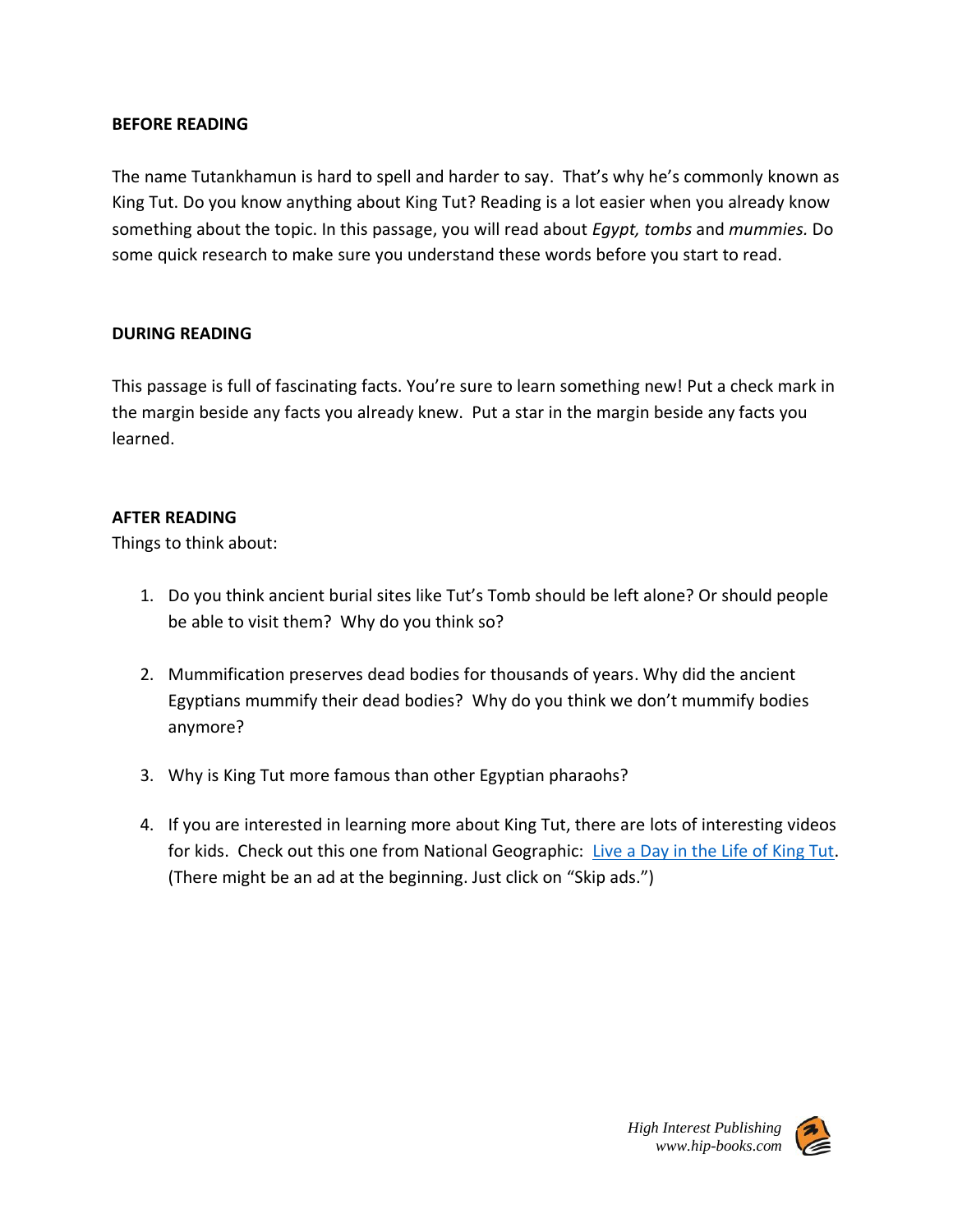# **READING AROUND THE WORD**

One of the things that makes nonfiction hard to read is the number of tricky words. But authors often give you clues. Sometimes you just have to "read around the word" to look for nearby words and phrases the help you figure out a tricky word.

Look for words and groups of words that help you figure out each of the highlighted words in the passage.

| <b>Tricky Word</b> | Words that help you figure it out |
|--------------------|-----------------------------------|
| pharaoh            |                                   |
| artifacts          |                                   |
| mummified          |                                   |
| afterlife          |                                   |
| crypt              |                                   |
| expedition         |                                   |